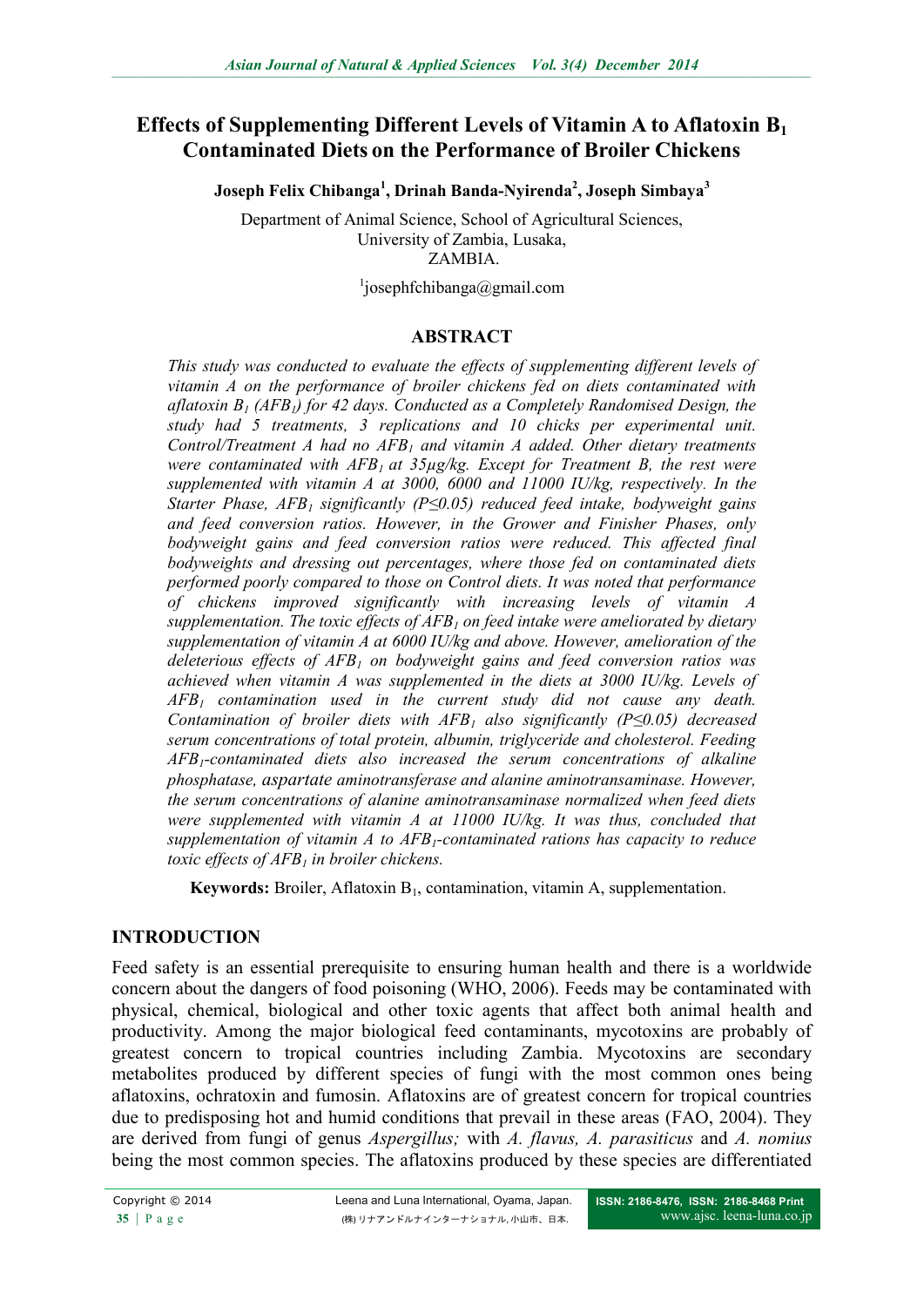according to the colour of light they emit under the ultraviolet light that is either blue or green and hence the B or G varieties. A metabolite of  $B_1$  has been identified in milk to give the M varieties. Based on the ring structure in the Molecule various varieties are categorized as either 1 or 2 to give the terms  $B_1$ ,  $B_2$ ,  $G_1$ ,  $G_2$ , M1 and M2 varieties (Yunnus et al., 2013). Of all varieties, Aflatoxin  $B_1$  is the most abundant and toxic of all naturally occurring mycotoxins. They are generally storage mycotoxins that proliferate under hot and humid conditions and mostly infect grain legumes and cereals.

Aflatoxin  $B_1$  contaminations are usually a consequence of interactions among the fungi, host animal and the environment. High levels of aflatoxins contamination in feed results in acute necrosis of the liver and hyperplasia of the bile duct resulting in reduced digestibility of fatty acids and proteins (Brasel and Hussein, 2001). Aflatoxin  $B_1$  also exerts inhibitory effects on biological processes including protein and DNA synthesis (Denli et al., 2005). Lower levels of aflatoxin contamination may not exhibit any clinical symptoms but are usually associated with considerable decrease in productivity and suppressed immunity (Tedesco et al., 2004; Bailey et al., 2006; Shi et al., 2006;). This is usually manifested in reduced feed intake, growth and feed efficiency. For chickens consuming contaminated feeds, there are also residues of mycotoxins in poultry products that are known to cause adverse effects on human health (Micco et al., 1988; Oliveira et al., 2000; Binthivok, et al., 2002; Rizzi et al., 2003). Aflatoxin  $B_1$  has also been associated with cancer in humans (Kellerman et al., 1988).

Control of aflatoxins poisoning in domestic animals should be aimed at minimizing feed contamination through proper storage, processing or decontamination of feed ingredients (FAO, 2004). The objective of this study was to evaluate the effects of supplementing different levels of vitamin A, a potential anti-oxidant on the performance of broiler chickens fed on diets contaminated with Aflatoxin  $B_1$ .

# **MATERIALS AND METHODS**

# **Experimental Site and Materials**

This study was conducted at the University of Zambia in the School of Agricultural Sciences for a period of 42 days. The materials used for the study included 150 unsexed one day-old broiler chicks (weighing on average 46.3 g) from a local hatchery (Ross Breeders Zambia Ltd). Feed ingredients for the formulation of experimental diets were purchased from a local supplier (Livestock Services Cooperative Society, Lusaka, Zambia). These included maize meal No.3, Soybean meal, Limestone flour, Di-calcium phosphate, methionine, lysine, broiler premix and salt. Retinol (vitamin A) acetate and Aflatoxine (aflatoxin  $B_1$ ) were sourced from HiMedia Laboratories (Pvt) Ltd, 23 Vadhani Industrial Estate, Ghatkopav, Mumbai, India.

### **Basal Diets and Dietary Treatments**

Throughout the study, standard broiler starter, grower and finisher diets were formulated (Table 1) for feeding experimental chickens from days 0 -14, 15 -28 and 29-42, respectively.

Initially, all the diets were found to contain 9000 IU of vitamin A per kg before being supplemented with treatment levels. Except for the control, treatment diets were contaminated with  $AFB<sub>1</sub>$  by dissolving 1mg in 10ml of chloroform. Thereafter, the resulting solution was mixed with 2kg of basal diets. This resulted in the production of a toxin-premix that was allowed to dry overnight in a fume hood for the solvent to evaporate. The dried toxin-premix was finally mixed with the rest of basal diets to give a concentration of  $35\mu g/kg$ . This was slightly higher than the 20  $\mu g$  AFB<sub>1</sub> per kg regulatory upper limit recommended for human foods and animal feeds (Muzaffer *et al*., 2003 and WHO, 2006).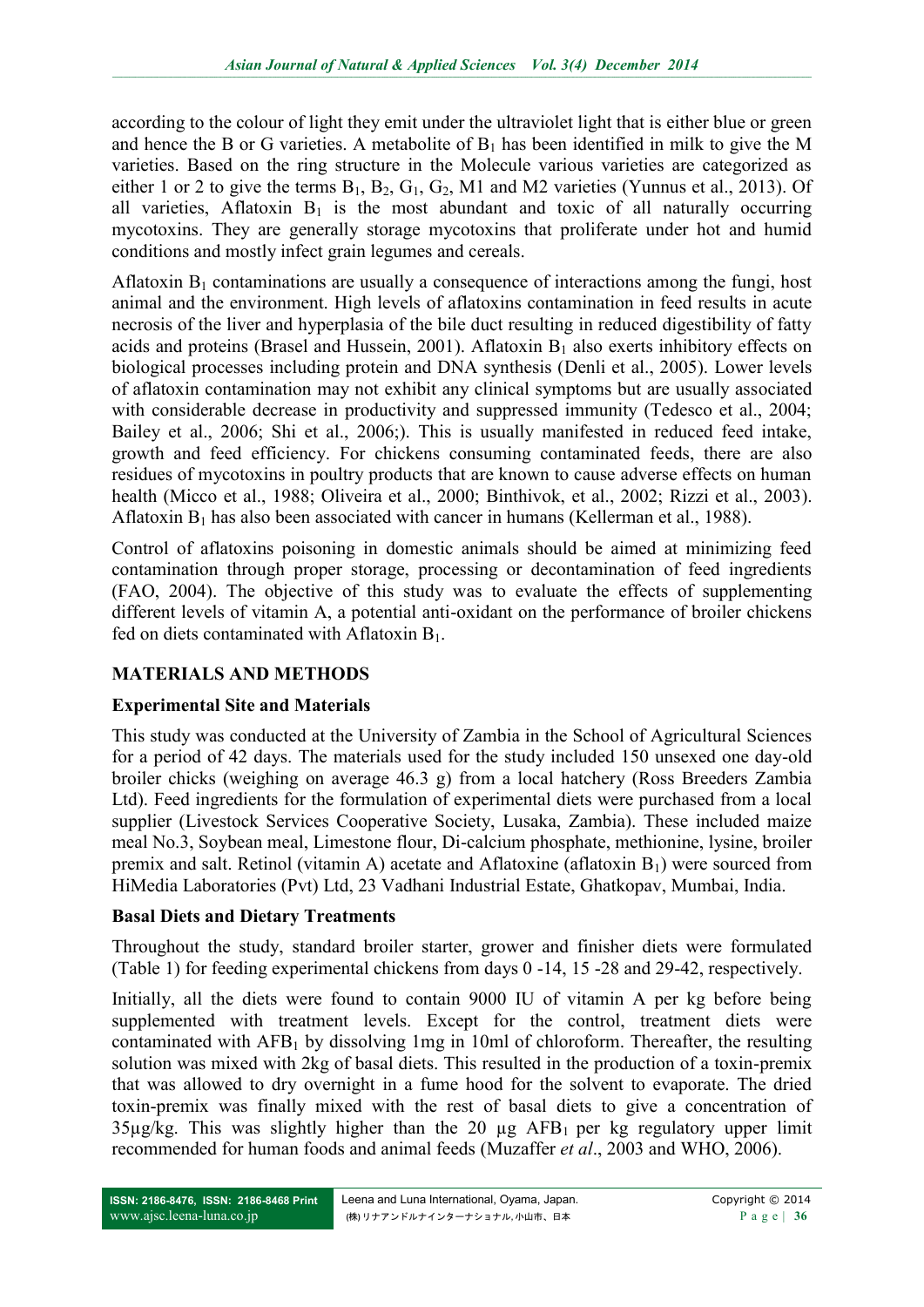|                                 | Diet           |        |          |  |
|---------------------------------|----------------|--------|----------|--|
| <b>Item</b>                     | <b>Starter</b> | Grower | Finisher |  |
| Ingredient (%)                  |                |        |          |  |
| Maize meal                      | 53.50          | 63.77  | 68.36    |  |
| Soyabean meal (solvent extract) | 40.50          | 30.73  | 26.64    |  |
| Tallow                          | 2.88           | 2.44   | 2.11     |  |
| Dicalcium phosphate             | 0.23           | 0.26   | 0.28     |  |
| Calcium carbonate               | 2.04           | 1.99   | 1.93     |  |
| Lysine                          | 0.01           | 0.02   | 0.01     |  |
| Methionine                      | 0.12           | 0.09   | 0.07     |  |
| Vitamin and mineral premix      | 0.42           | 0.4    | 0.3      |  |
| Sodium chloride                 | 0.30           | 0.30   | 0.30     |  |
| Total                           | 100<br>100     |        | 100      |  |
| <b>Chemical composition</b>     |                |        |          |  |
| $ME$ (kcal/kg)                  | 2870           | 3000   | 3100     |  |
| Crude protein $(\% )$           | 22             | 19     | 18       |  |
| Calcium $(\% )$                 | 0.9            | 0.9    | 0.9      |  |
| Phosphorus $(\% )$              | 0.42           | 0.42   | 0.42     |  |
| Moisture $(\% )$                | 12             | 12     | 12       |  |
| Crude Fat (%)                   | 5              | $\tau$ | 9        |  |
| Crude Fiber (%)                 | 5              | 5      | 5        |  |

#### **Table 1. Composition and nutrient concentration of the basal diets (% as fed-basis)**

The contaminated diets were then mixed with assigned levels of vitamin A (powder) as shown in Table 2.

| Table 2. Levels of AFB <sub>1</sub> contamination and vitamin A supplementation in the dietary |
|------------------------------------------------------------------------------------------------|
| treatments.                                                                                    |

| Treatment | AFB <sub>I</sub> |         | Level of Vitamin A Supplementation |  |  |
|-----------|------------------|---------|------------------------------------|--|--|
|           | $(\mu g/kg)$     | (mg/kg) | (IU/kg)                            |  |  |
| (Control) |                  |         |                                    |  |  |
| В         | 35               |         |                                    |  |  |
|           | 35               | 0.9     | 3,000                              |  |  |
|           | 35               | 1.8     | 6,000                              |  |  |
|           | 35               | 3.3     | 11,000                             |  |  |

## *1 IU = 0.0003 mg*

For vitamin A supplementation, treatment diets were separately and sequentially mixed with 20 g (initially with 5 g and finally 15 g), 80 g and 900 g of broiler premix, di-calcium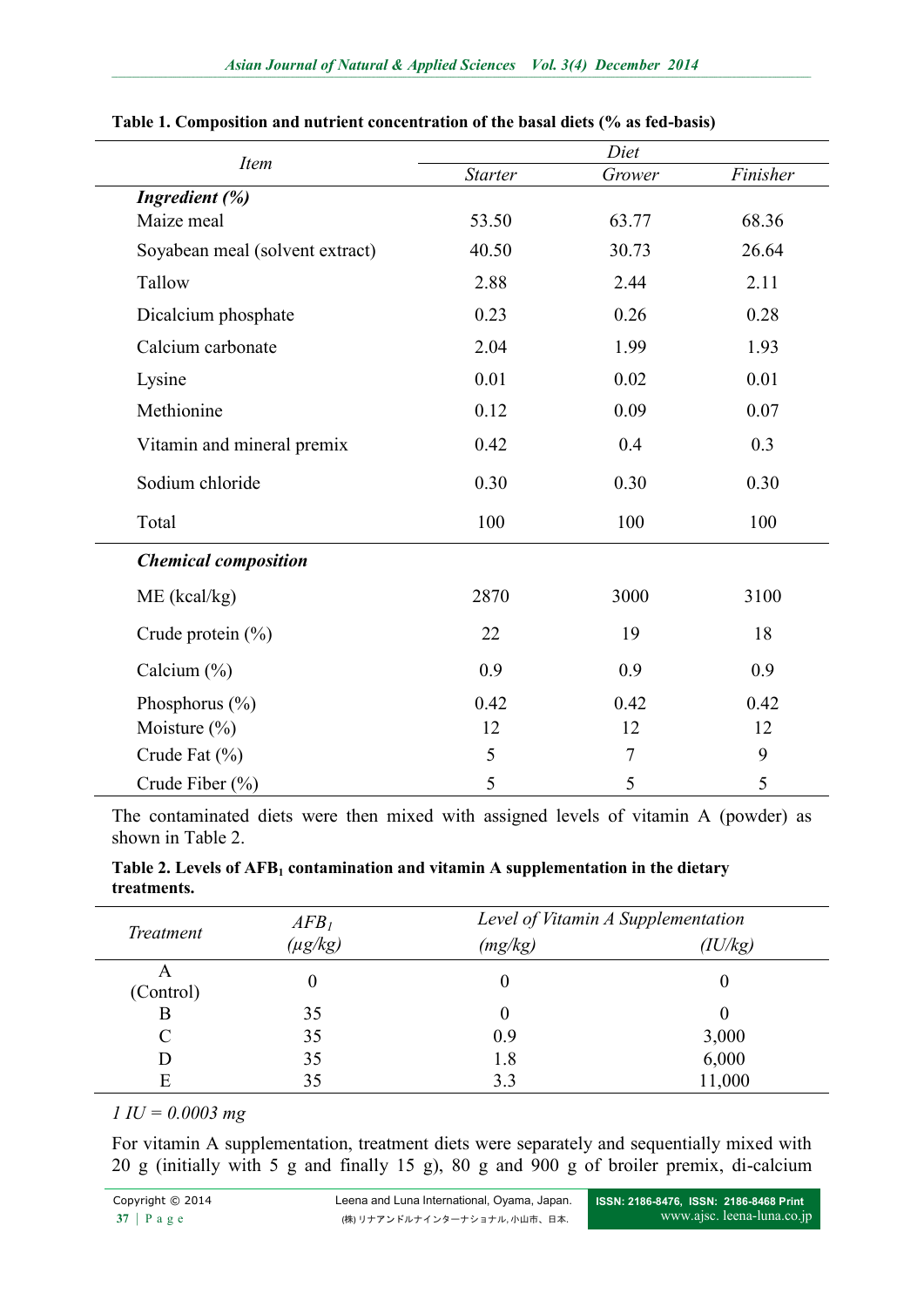phosphate meal and maize meal. Lastly, the final premix was the mixed with rest of basal dietary treatments.

### **Management of Broiler Chickens**

The birds were housed under a deep-litter system where 1m x 1m wire mesh frames were placed on the floor to demarcate treatment groups. Feed and water were offered *ad libtum* throughout the trial. Each treatment was allocated to 3 replicates of 10 birds each. Feed intake was recorded daily by weighing the feed offered and leftover from the previous day. At the beginning of the trial, initial body weights of birds were recorded and evened out before distributing chickens into treatment groups. The birds were also vaccinated by ocular route against Newcastle disease at 14 and 24 days of age using the freeze-dried live lentogenic ND virus, Lasota strain. While at days 10 and 28 of age, the birds were vaccinated by ocular route against Infectious Bursal Disease using the freeze-dried live IBD virus, Virgo 7 intermediatehot strain. The ND and IBD vaccines were sourced from Biovac Ltd, Or-Akiva 30600, Israel. For lighting, the chickens were subjected to 23 hours of light every day and during the starter phase, brooding was provided by using of 250W infrared bulbs as the main source of heat.

#### **Data Collection and study Parameters**

Feed consumption and mortalities were recorded everyday while data on body weights were collected once every week. Weekly body weight gains were determined by subtracting the weight of chickens between two weeks while feed conversion ratios were calculated by dividing weekly feed intakes with body weight gains. At the end of the experiment (day 43), 5 chickens from each pen were randomly selected for collection of 2 ml per bird of blood for determination of serum biochemical parameters. Within an hour of blood collection, the serum was separated from the rest of the blood by centrifuging at 2,500 *g* for 15 minutes and stored at − 80°C until required for analysis. The serum was analyzed for the concentrations of liver function enzymes (alkaline phosphatase, aspartate aminotransferase and alanine aminotransaminase), and content of total triglycerides, cholesterol, albumin and proteins. These serum biochemical parameters were measured by using the UV-Spectrophotometer (Ultrospec 2000, Pharmacia Biotech, Germany) and commercial kits (Human Gesellschaft für Biochemica und Diagnostica mbH, Wiesbaden, Germany), following the manufacturer's instructions. After collecting of blood samples, the chickens were slaughtered and processed to determine dressed weights and dressing out percentages.

### **Experimental Design and Statistical Analysis**

The study was designed as a Completely Randomized Design and all collected data were compiled and summarized using Microsoft Excel computer software and analyzed for statistics using the Analysis of Variance (ANOVA) to determine presence of significant differences among treatment means at probability *P*≤0.05. A Tukey's comparison test was used to separate significantly different treatment means. All analyses were done on a GenStat statistical software package (GenStat, 2012).

### **RESULTS**

### **Growth Performance of Broiler chickens**

#### *Starter Phase: 1 - 14 days*

The performance of broiler chickens fed different treatment diets during the Starter phase were as presented in Table 3. Contamination of starter diets with  $AFB<sub>1</sub>$  reduced feed intake in broiler chickens. This was demonstrated by having significant differences (*P*≤0.05) in feed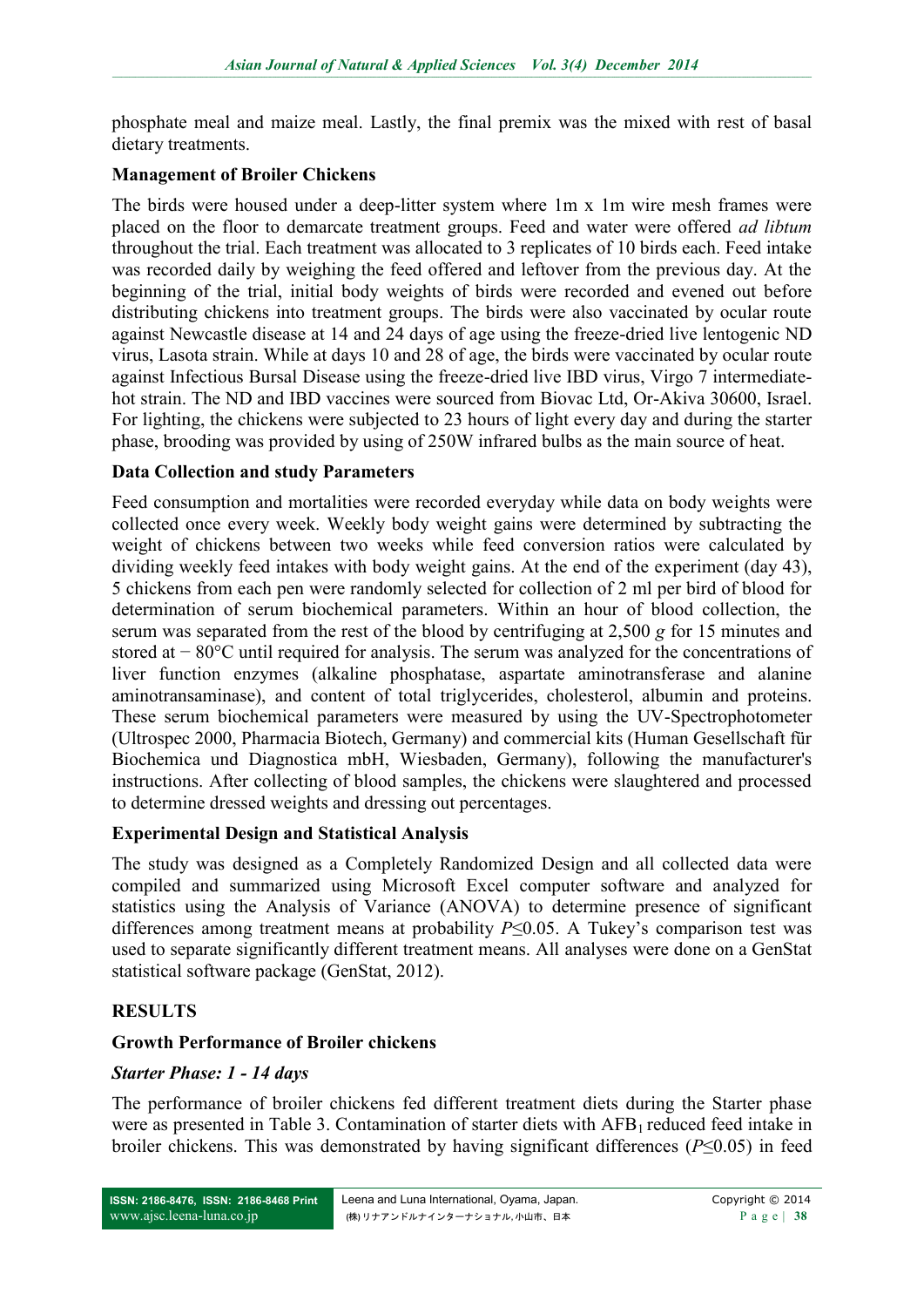intake between the chickens that were fed on the control diet (uncontaminated) and those fed on AFB<sup>1</sup> contaminated diet but without vitamin A supplementation. Supplementing contaminated diets with vitamin A at 6000 and 11000IU/kg improved feed intake in chickens to a level that was similar to that of those that were fed the control diet. The results on bodyweight gains were similar to that of feed intake in that chickens fed on the Control diet had significantly ( $P \le 0.05$ ) higher bodyweight gains than those that were fed on AFB<sub>1</sub>contaminated diets but without vitamin A supplementation. It was also observed that there were no significant differences in feed conversion ratios of broilers on the Control diet and those fed on  $AFB<sub>1</sub>$  contaminated diets that were supplemented with vitamin A at 6000 and 11000 IU per kg. Supplementing AFB<sup>1</sup> contaminated diets with 3000IU of vitamin A was not effective in improving feed intake and body weight gains. There were no cases of mortality during the starter phase, which may be an indication that the contamination levels used in this experiment may not have been toxic enough to cause deaths in growing chickens.

| <i>Treatment</i> | Vitamin A<br>(IU/kg) | AFB <sub>1</sub><br>$(\mu g/kg)$ | FI<br>$\left( g\right)$ | Parameter<br>BWG<br>$\left( g\right)$ | <b>FCR</b>        |
|------------------|----------------------|----------------------------------|-------------------------|---------------------------------------|-------------------|
| A<br>(Control)   | $\theta$             | $\overline{0}$                   | $622.00^a$              | $294.5^{\text{a}}$                    | 2.11 <sup>c</sup> |
| B                | $\theta$             | 35                               | $604.33^{b}$            | $252.5^{\circ}$                       | $2.39^{a}$        |
| C                | 3,000                | 35                               | $612.67^b$              | $264.4^{bc}$                          | $2.32^{ab}$       |
| D                | 6,000                | 35                               | $622.00^a$              | $268.2^{bc}$                          | $2.32^{ab}$       |
| E                | 11,000               | 35                               | $622.00^a$              | $282.0^{ab}$                          | $2.21^{bc}$       |
| Lsd              |                      |                                  | 4.20                    | 10.3                                  | 0.08              |

**Table 3. Effect of supplementing different levels of vitamin A to AFB1-contaminated diets on growth performance of broiler chickens in the Starter Phase (0 – 14 days).**

*Means within a column with different superscript letters differ significantly (p<0.05) according to Tukey's method.*  $AFB<sub>1</sub> = Aflatoxin B<sub>1</sub>$ *,*  $FI = Feed Intake$ *,*  $BWG = Body weight$ *gain and FCR = Feed Conversion Ratio.*

### *Grower Phase: 15 – 28 days*

The performance of broiler chickens during the grower phase in terms of feed intake, body weight gains and feed conversion ratios were as tabulated in Table 4. Unlike in the starter phase, there were no significant differences in feed intake among birds fed different treatment diets. The reason for lack of significant differences among treatments during the grower phase could have been due to the fact that the birds were given limited amounts of feed which resulted in all treatments having same feed intake levels. There were, however significant differences among treatments on bodyweight gains that also affected feed conversion ratios. Significant differences (*P*≤0.05) were recorded between chickens that were fed on control diets and those whose diets were contaminated with  $AFB<sub>1</sub>$  but without vitamin A supplementation. Supplementing  $AFB<sub>1</sub>$  contaminated diets with increasing levels of vitamin A in the grower phase improved body weight gains only slightly as improvements were still significantly lower than that of birds fed uncontaminated or control diets. It must however be appreciated that increasing levels of vitamin A supplementation beyond 3000IU/kg improved the response of broiler chickens to  $AFB<sub>1</sub>$  contamination. The results on body weight gains were also reflected in feed conversion ratios where chickens feed uncontaminated diets had significantly better performance while those fed contaminated diets with increasing levels of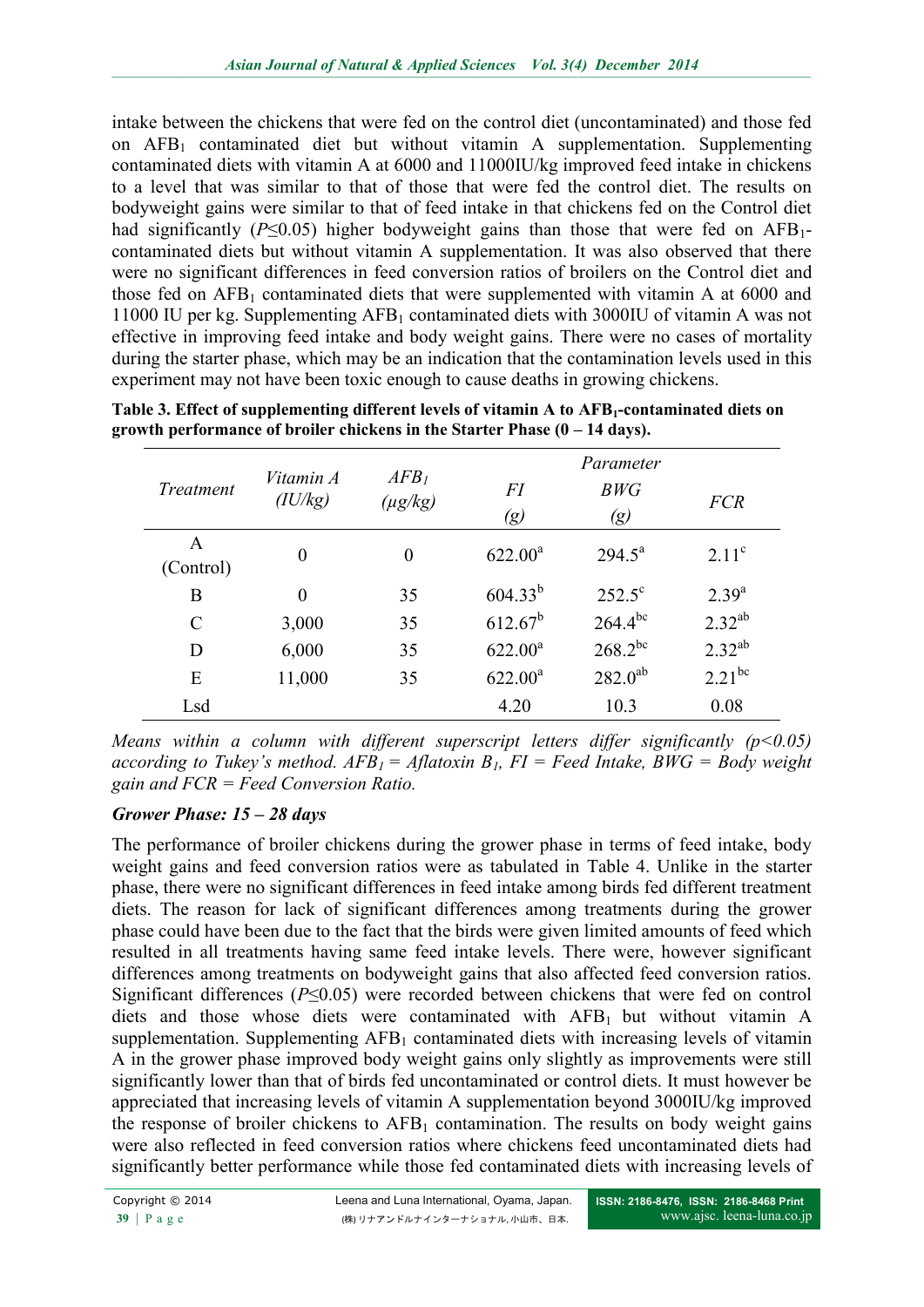vitamin A supplementation had significantly better feed conversions than those fed unsupplemented diets.

| <b>Treatment</b> | Vitamin A<br>(IU/kg) | AFB <sub>1</sub><br>$(\mu g/kg)$ | FI<br>$\left( g\right)$ | Parameter<br>BWG<br>$\left( g\right)$ | <b>FCR</b>        |
|------------------|----------------------|----------------------------------|-------------------------|---------------------------------------|-------------------|
| A<br>(Control)   | $\theta$             | $\boldsymbol{0}$                 | 1378                    | 864.20 <sup>a</sup>                   | 1.60 <sup>d</sup> |
| B                | $\overline{0}$       | 35                               | 1378                    | $650.87$ <sup>d</sup>                 | $2.12^{a}$        |
| $\mathcal{C}$    | 3,000                | 35                               | 1378                    | $653.43^{cd}$                         | $2.11^{ab}$       |
| D                | 6,000                | 35                               | 1378                    | $663.07^c$                            | $2.08^{b}$        |
| E                | 11,000               | 35                               | 1378                    | $837.70^{b}$                          | $1.65^{\circ}$    |
| Lsd              |                      |                                  | 0.0                     | 5.88                                  | 0.02              |

**Table 4.Effect of supplementing different levels of vitamin A to AFB1-contaminated diets on growth performance of broiler chickens in the Grower Phase (15 – 28 days).**

*Means within a column with different superscript letters differ significantly (p<0.05) according to Tukey's method.*  $AFB<sub>1</sub> = Aflatoxin B<sub>1</sub>$ *, FI = Feed Intake, BWG = Body weight gain and FCR = Feed Conversion Ratio.*

### *Finisher Phase: 29 – 42 days*

Like in the Grower phase, there were no significant differences among treatment means on feed intake among chickens fed on various treatment diets (Table 5). The results on body weight gains and feed conversion ratios were significantly higher in broiler chickens whose diets were contaminated with  $AFB_1$  and supplemented with vitamin A at 11000 IU per kg. This was followed by chickens fed the control diet and those fed contaminated diets that also had vitamin A supplementation at 3000 and 6000IU/kg. Thus, body weight gains and feed conversion ratios of broiler chickens fed diets exposed to  $AFB<sub>1</sub>$  contamination and supplemented with 3000IU and 6000IU per kg had a similar response to those fed the Control diets. Only chickens fed on contaminated diets without vitamin A supplementation had significantly inferior body weight gains and feed conversion ratios.

| Table 5. Effect of supplementing different levels of vitamin A to AFB <sub>1</sub> -contaminated diets on |  |
|-----------------------------------------------------------------------------------------------------------|--|
| growth performance of broiler chickens in the Finisher Phase $(29 - 42 \text{ days})$ .                   |  |

| <b>Treatment</b> | Vitamin A<br>(IU/kg) | AFB <sub>1</sub><br>$(\mu g/kg)$ | FI<br>(g) | Parameter<br>BWG<br>(g) | <b>FCR</b>                 |
|------------------|----------------------|----------------------------------|-----------|-------------------------|----------------------------|
| A<br>(Control)   | $\theta$             | 0                                | 1500      | $938.0^{ab}$            | $1.60^{bc}$                |
| B                | 0                    | 35                               | 1500      | 885.2°                  | $1.70^a$                   |
| $\mathcal{C}$    | 3,000                | 35                               | 1500      | $906.8^{bc}$            | $1.65^{ab}$<br>$1.64^{ab}$ |
| D                | 6,000                | 35                               | 1500      | $916.1^{bc}$            |                            |
| E                | 11,000               | 35                               | 1500      | $967.8^{a}$             | $1.55^{\circ}$             |
| Lsd              |                      |                                  | 0.0       | 20.4                    | 0.04                       |

*Means within a column with different superscript letters differ significantly (p<0.05) according to Tukey's method.*  $AFB<sub>1</sub> = Aflatoxin B<sub>1</sub>$ *,*  $FI = Feed Intake$ *,*  $BWG = Body weight$ *gain and FCR = Feed Conversion Ratio.*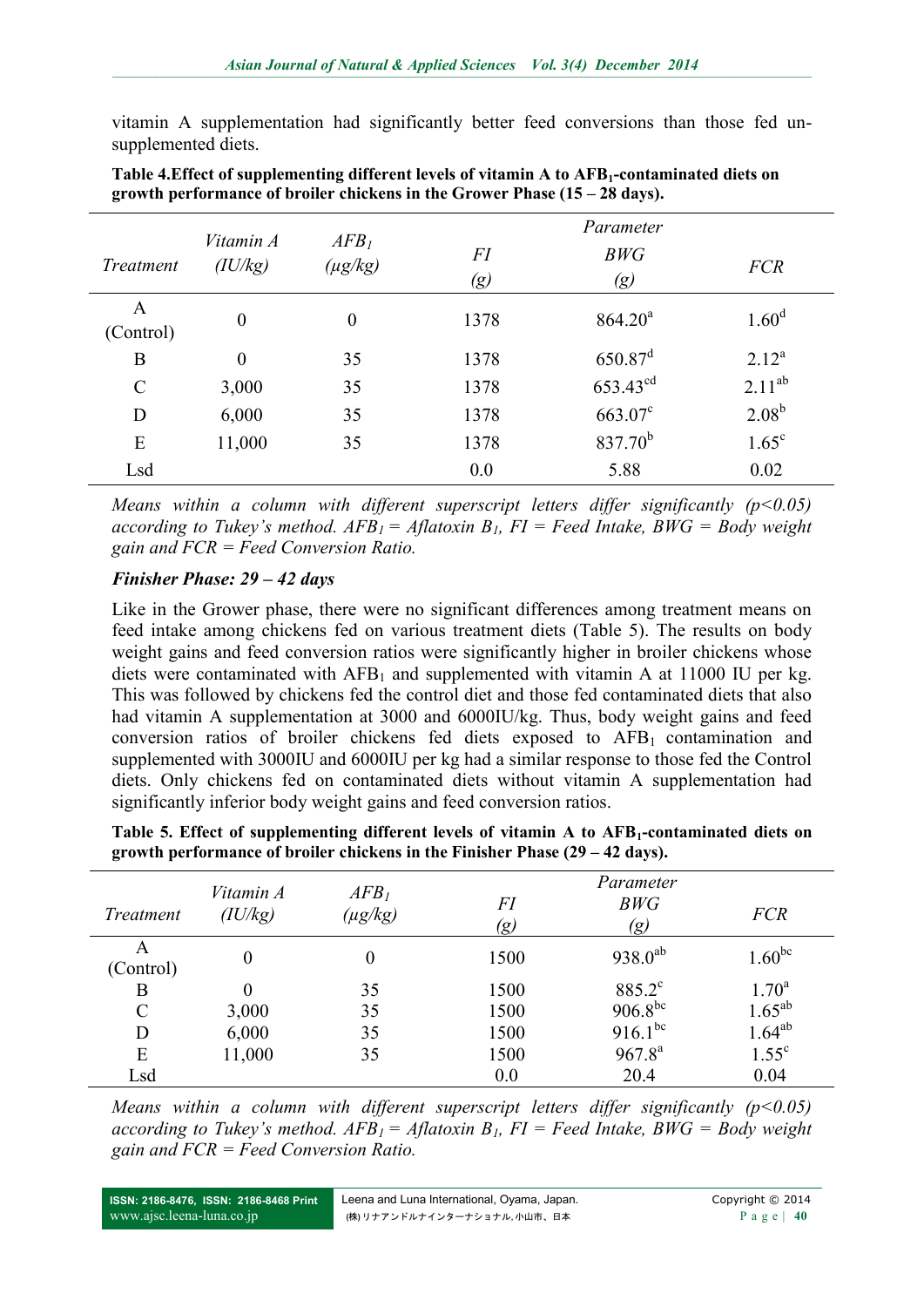### *Body Weights, Dressed Weights and Dressing Percentages*

Results on chicken dressed weights and dressing out percentages are shown in Table 6. There were significant differences (*P*≤0.05) among all treatments with the control having highest dressed figures that were followed by chickens fed contaminated diets that were supplemented with 11000IU/kg of Vitamin A. There were no significant differences in dressed weights between chickens fed contaminated diets that were supplemented with either 3000IU or 6000IU per kg of vitamin A. However, the results on dressing out percentages between the two treatments were significantly different from each other. The lowest dressed weights and dressing out percentages were recorded in birds that were fed  $AFB<sub>1</sub>$ contaminated diets that were also not supplemented with any vitamin A. It was thus; noted that dressed weights and dressing percentages increased with increasing levels of vitamin A supplementation to  $AFB<sub>1</sub>$  contaminated diets although the response failed to reach that of chickens fed on control diets.

| Treatment      | Vitamin                     | AFB <sub>1</sub> | <b>Study Parameters</b>             |                         |  |  |
|----------------|-----------------------------|------------------|-------------------------------------|-------------------------|--|--|
|                | $\boldsymbol{A}$<br>(IU/kg) | $(\mu g/kg)$     | Dressed Weight<br>$\left( g\right)$ | Dressing Percentage (%) |  |  |
| A<br>(Control) | $\boldsymbol{0}$            | $\boldsymbol{0}$ | 1520.7 <sup>a</sup>                 | $70.99^{\rm a}$         |  |  |
| B              | $\boldsymbol{0}$            | 35               | $1118.1^d$                          | $60.92^e$               |  |  |
| $\mathcal{C}$  | 3,000                       | 35               | $1194.3^{\circ}$                    | $63.83^d$               |  |  |
| D              | 6,000                       | 35               | $1229.6^{\circ}$                    | $64.96^{\circ}$         |  |  |
| E              | 11,000                      | 35               | $1473.0^{b}$                        | 69.00 <sup>b</sup>      |  |  |
| Lsd            |                             |                  | 17.4                                | 0.26                    |  |  |

**Table 6. Effect of supplementing different levels of vitamin A to AFB1-contaminated diets on body weights, dressed weights and dressing percentages in broiler chickens.**

*Means within a column with different superscript letters differ significantly (p<0.05) according to Tukey's method.*  $AFB<sub>1</sub> = Aflatoxin B<sub>1</sub>$ *.* 

### **Serum Biochemical Parameters**

### *Concentrations of Liver Function Enzymes*

The results on the concentrations of liver functional enzymes in blood serum including alkaline phosphatase (ALP), aspartate aminotransferase (AST) and alanine aminotransaminase (ALT) were as presented in Table 7. Levels of ALP, AST and ALT were significantly different (*P*≤0.05) among all chickens fed different treatment diets. As for ALT, no significant differences were observed between broilers fed the Control diets and those that were given AFB1-contaminated diets that were also supplemented with 11000 IU/kg levels of vitamin A. The reduction in blood enzyme concentrations of liver functional metabolites with increasing levels of vitamin A supplementation demonstrated the reducing effect of the vitamin A supplementation on  $AFB<sub>1</sub>$  toxicity.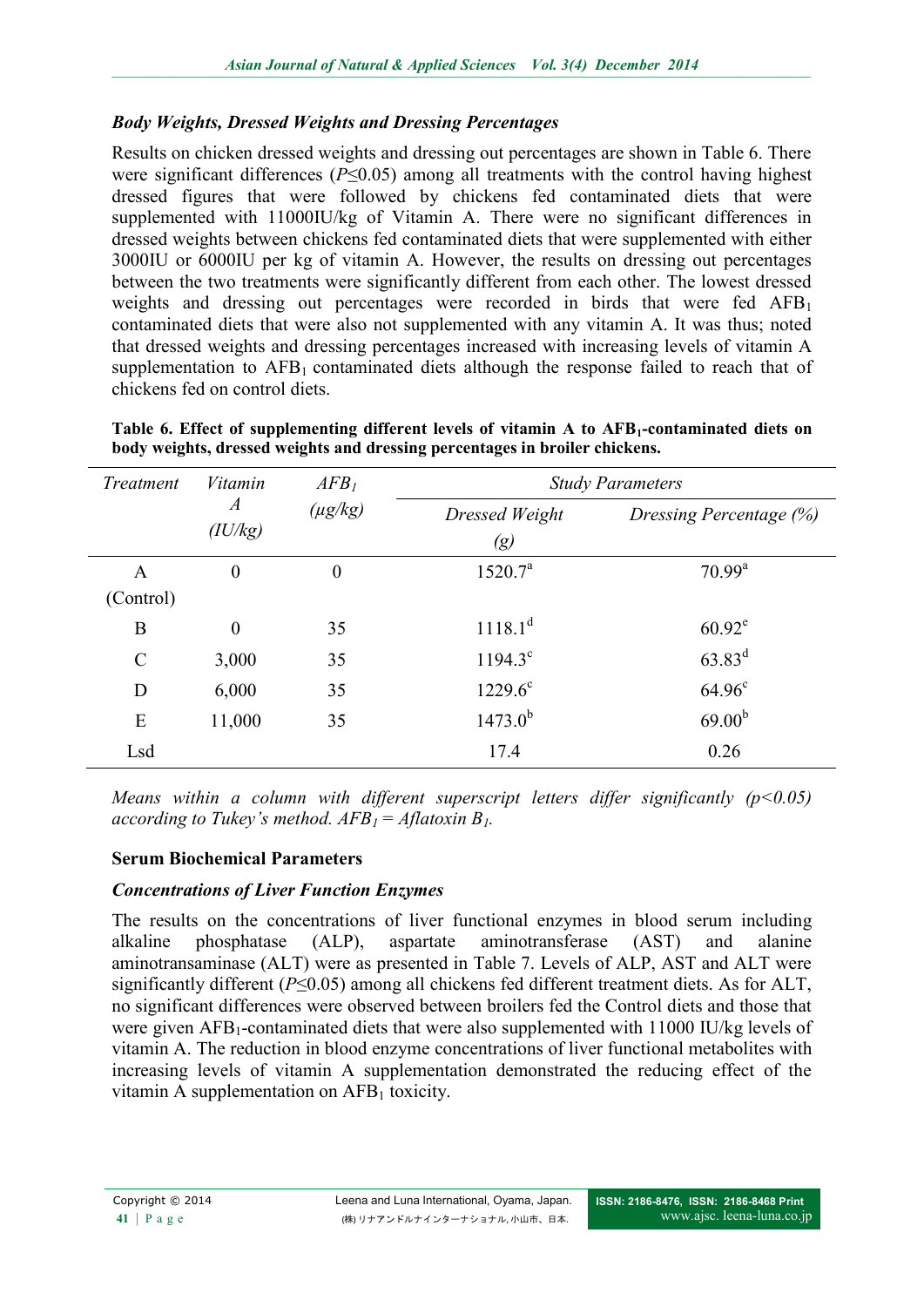| Treatment                 |                  | AFB <sub>I</sub><br>Vitamin A<br>$(\mu g/kg)$ | Parameter            |                    |                   |  |
|---------------------------|------------------|-----------------------------------------------|----------------------|--------------------|-------------------|--|
|                           | (IU/kg)          |                                               | ALP<br>(u/L)         | AST<br>(u/L)       | ALT<br>(u/L)      |  |
| $\mathbf{A}$<br>(Control) | $\boldsymbol{0}$ | $\boldsymbol{0}$                              | $984.37^e$           | 10.00 <sup>e</sup> | $1.75^d$          |  |
| B                         | $\boldsymbol{0}$ | 35                                            | 1668.63 <sup>a</sup> | $26.83^{a}$        | 7.00 <sup>a</sup> |  |
| $\mathcal{C}$             | 3,000            | 35                                            | $1459.57^{b}$        | $22.67^b$          | $5.25^{b}$        |  |
| D                         | 6,000            | 35                                            | 1337.83°             | $15.65^{\circ}$    | $3.50^{\circ}$    |  |
| E                         | 11,000           | 35                                            | $1053.43^d$          | $13.42^d$          | $1.75^d$          |  |
| Lsd                       |                  |                                               | 4.13                 | 1.98               | 0.00              |  |

**Table 7. Effect of supplementing different levels of vitamin A to AFB1-contaminated diets on the concentration of liver function enzymes in broiler chickens.**

*Means within a column with different superscript letters differ significantly (p<0.05) according to Tukey's method.*  $AFB_1 = Aflatoxin B_1$ *,*  $ALP = Alkaline phosphatase$ *,*  $AST =$ *Aspartate aminotransferase, ALT = Alanine aminotransaminase.*

#### *Concentration of serum total Proteins, Triglycerides, Cholesterol and Albumin*

The results on serum concentration of triglycerides, cholesterol, total proteins and albumin were as presented in Table 8 and clearly indicate that the effect of  $AFB<sub>1</sub>$  contamination on the concentration of these metabolites in chickens supplemented with different levels vitamin A..

**Table 8: Effect of supplementing different levels of vitamin A to AFB1-contaminated diets on the concentration of total Triglycerides (TG), Cholesterol (C), Proteins (TP) and Albumin (ALB) in broiler chickens.**

| Treatment      | Vitamin A<br>(IU/kg) | AFB <sub>1</sub><br>$(\mu g/kg)$ | Parameter        |                  |                 |                 |
|----------------|----------------------|----------------------------------|------------------|------------------|-----------------|-----------------|
|                |                      |                                  | TG               | $\mathcal{C}$    | TP              | ALB             |
|                |                      |                                  | (mg/dL)          | (mg/dL)          | (g/dL)          | (g/dL)          |
| A<br>(Control) | $\boldsymbol{0}$     | $\overline{0}$                   | $216.00^a$       | $282.77^a$       | $6.210^{a}$     | $3.813^{a}$     |
| B              | $\overline{0}$       | 35                               | $97.93^e$        | $121.13^e$       | $2.833^e$       | $1.507^e$       |
| $\mathcal{C}$  | 3000                 | 35                               | $106.07^d$       | $157.00^{\rm d}$ | $3.203^{\rm d}$ | $1.723^d$       |
| D              | 6000                 | 35                               | $122.87^{\circ}$ | $171.90^{\circ}$ | $3.680^{\circ}$ | $2.107^{\circ}$ |
| E              | 11000                | 35                               | $144.20^{b}$     | $182.97^b$       | $4.537^{b}$     | $2.660^{b}$     |
| Lsd            |                      |                                  | 1.87             | 2.30             | 0.150           | 0.055           |

*Means within a column with different superscript letters differ significantly (p<0.05) according to Tukey's method.*  $FB<sub>l</sub> = Aflatoxin B<sub>l</sub>$ ,  $ALB = Albumin$ ,  $TP = Total Protein$ ,  $TG =$ *Triglycerides and C = Cholesterol.*

**ISSN: 2186-8476, ISSN: 2186-8468 Print** [www.ajsc.leena-luna.co.jp](http://www.ajssh.leena-luna.co.jp/)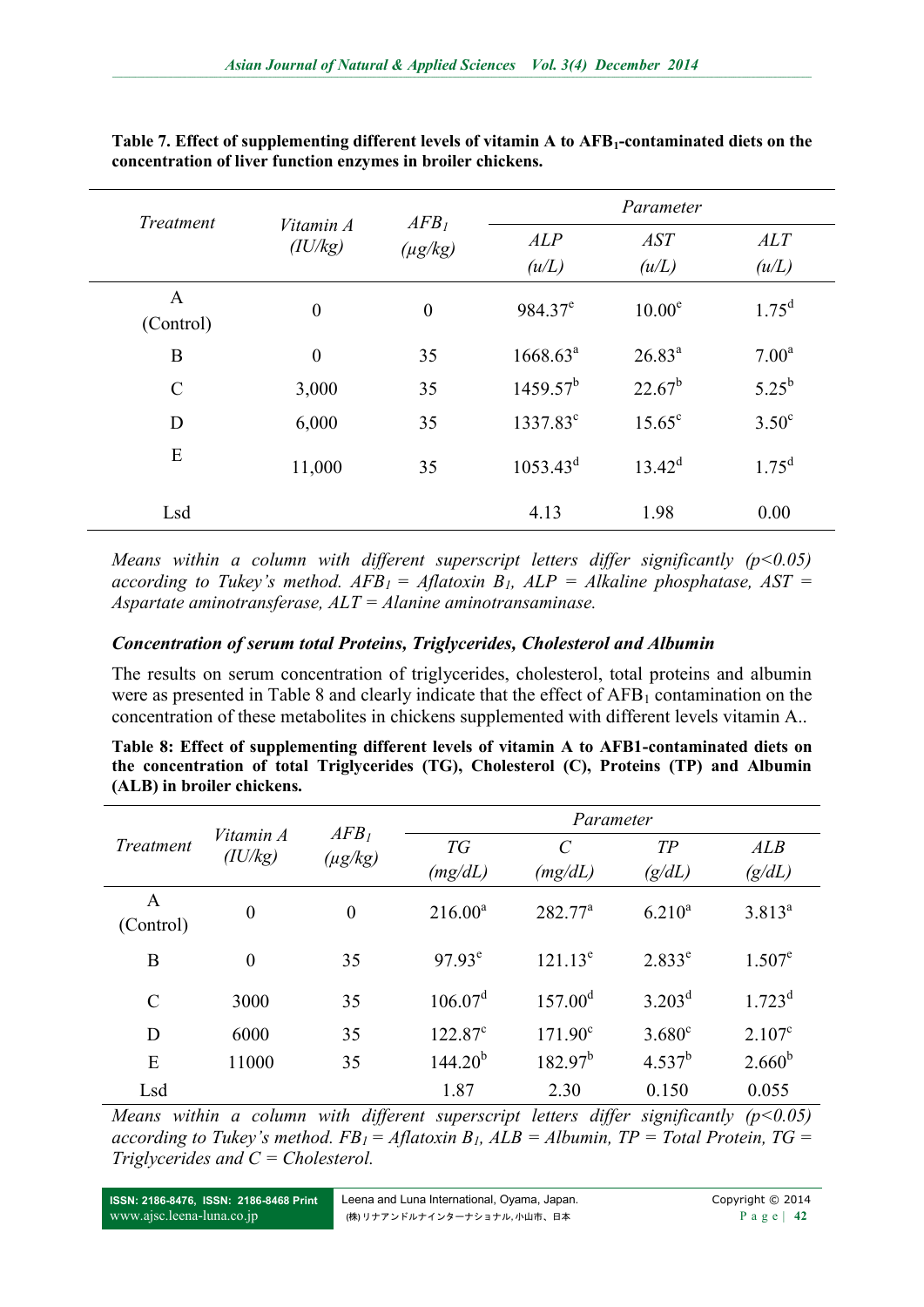Contamination of broiler chicken diets with  $AFB<sub>1</sub>$  reduced the concentration of total proteins, triglycerides, cholesterol and albumin as demonstrated by the significant differences (*P*≤0.05) in the content of these metabolites between chickens fed control diets and those fed  $AFB<sub>1</sub>$ contaminated diets without vitamin A supplementation

There were also significant differences  $(P \le 0.05)$  in the concentration of these parameters among chickens fed AFB<sub>1</sub> contaminated diets that were supplemented with different levels of vitamin A. In all cases, the concentration of all metabolites increased with increasing levels of vitamin A supplementation. This was a clear demonstration of the ameliorating effect of vitamin A on  $AFB<sub>1</sub>$  toxicity. It must be appreciated though that even at the highest level of vitamin A supplementation, the serum metabolites failed to reach concentration levels recorded in the control diets. The increase in serum levels of triglycerides, cholesterol, total proteins and albumin with increasing levels of vitamin A supplementation was an indication of the reducing effect of vitamin A on  $AFB<sub>1</sub>$  toxicity.

# **DISCUSION**

Mycotoxins are a major concern in poultry production as they do not only contaminate feeds but are also a potential danger to human health (Resanovic et al., 2009). The severity of the problem may be demonstrated by the fact that up to 25% of world grain is said to be contaminated with different types of mycotoxins (Johnson and Mannon, 1985).

Contamination of feed ingredients with mycotoxins often result in deterioration of quality that is manifested through changes in nutritional profiles, organoleptic characteristics and general hygienic properties (Markovic et al., 2005). There are also mycotoxin residues in poultry meat, eggs and other derived products as a result of chickens consuming a contaminated diet, which is a threat to human health (Binthivok et al., 2002). This calls for the need to find means of decontaminating or reducing the effects mycotoxins in poultry in order to avoid economic losses and protect human health. Results from this study have demonstrated that contamination of broiler chicken diets with  $AFB<sub>1</sub>$  results in reduced feed intake, body weight gains and feed conversion ratios. This is especially critical during the starter phase. These findings are in agreement with several other studies that have also shown that aflatoxin  $B_1$  contamination in feeds impairs broiler chickens performance through reduced feed intake, body weight gains and feed utilization (Agag, 2004; Tedesco et al., 2004; Bailey et al., 2006; Saif, 2003; Shi et al., 2006; Yunus et al. 2013. In this study, no mortalities were observed and this was in agreement with those of Denli et al., (2005) who also found out that low exposure of chicks to  $AFB_1$  (< 50 µg/kg of diets) contamination may not lead to their deaths but merely lower their productivity. It has thus; been confirmed that it takes relatively higher concentrations of mycotoxins in the diet to cause mortality in chickens (Binder, 2007). However, because of negative effects on production even under chronic poisoning, current recommendations are that growing chickens should not receive more than 20ug/kg in the diet (Denli et al., 2005).

Toxic effects of aflatoxins in poultry are usually as a result of liver damage and inhibition of protein synthesis (Miazzo et al., 2005; Resanovic et al., 2009; Abidin et al., 2011;). As demonstrated in this study, this is often manifested by a reduction in the concentration of blood metabolites including total proteins, triglycerides, cholesterol and albumin. These findings agree very well with those of Oguz et al. (2000) who also found that  $AFB<sub>1</sub>$ contamination decreases serum concentration of total proteins and albumins. Fernandez *et al*., (1995) also reported that the synthesis of albumin and most of the globulins takes place in the liver and in chronic aflatoxicosis, hypoalbuminaenia occurs. The damage is usually manifested through hyperplasia, necrosis, cirrhosis and fibrosis (Lafi et al., 2010). Even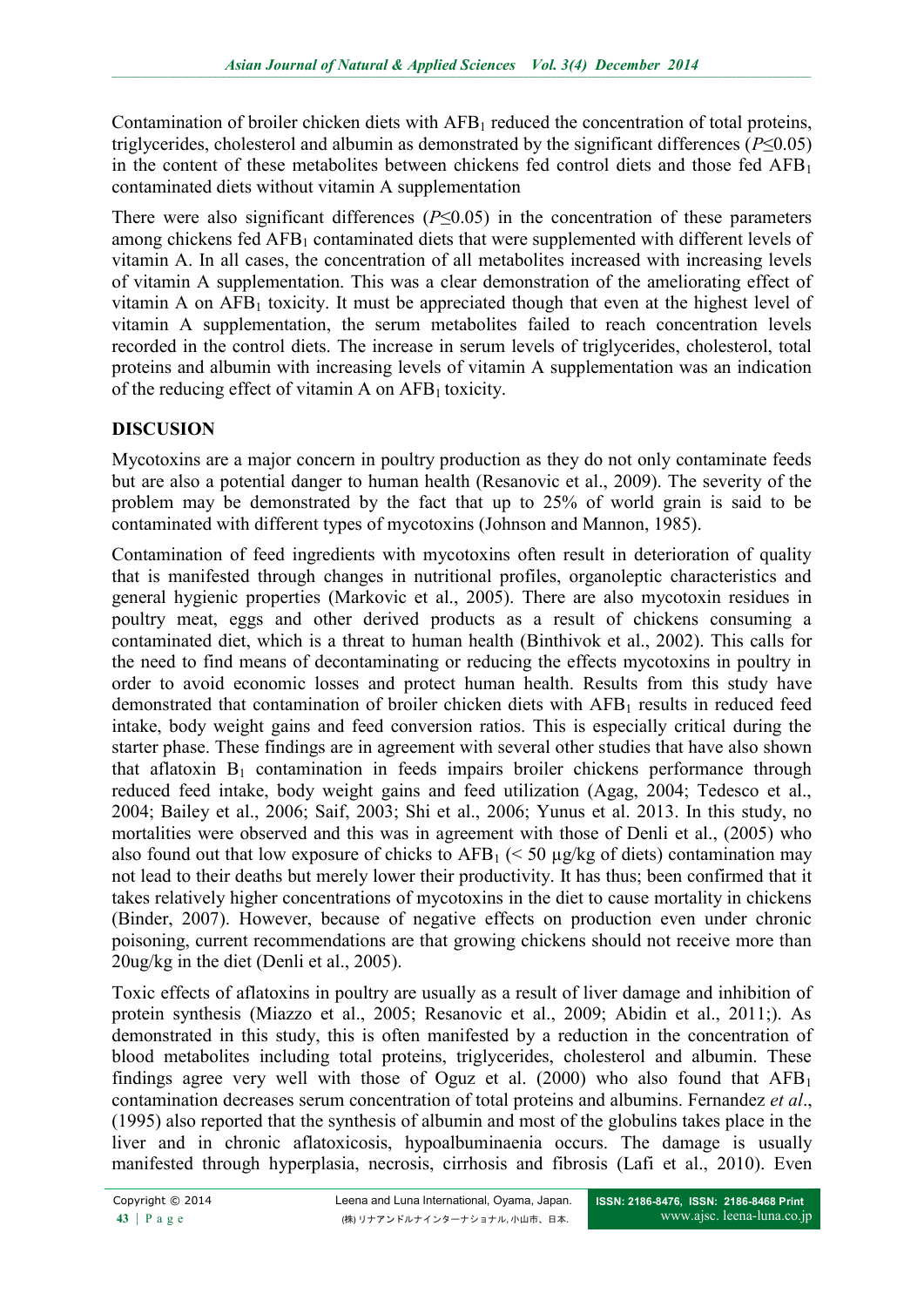though not considered in this study, aflatoxin toxicosis is also known to reduce blood glucose concentration and also tends to interfere with calcium and vitamin D metabolism that result in weakened legs in broiler chickens (Hamilton, 1984). Reductions in serum total protein and albumin concentrations in chickens fed  $AFB<sub>1</sub>$  contaminated diets is said to be a result of inhibition of amino acid transport and mRNA transcription that leads to inhibition of DNA and protein synthesis (Thaxton et al., 1974).

As observed in this study, changes in the concentration of blood metabolites are often associated with corresponding increases in the activity of liver function indicator enzymes including alkaline phosphatase, alanine transaminase and aspartate aminotransferase (Amer et al., 1998). Other studies have also shown that  $AFB<sub>1</sub>$  levels of 0.1 to 5mg/kg significantly increases activity of liver functional enzymes including ALT and AST accompanied with a decrease total proteins and albumin contents in blood serum (McKenzie et al., 1998). The increased concentration of liver function enzymes in blood serum was associated with damage to hepatocytes. This was also observed by Oguz et al., (2000) who reported that  $AFB<sub>1</sub>$  contamination increases serum levels of ALP, ALT and AST. The increase in the concentration of liver function enzymes in the serum has been associated with  $AFB<sub>1</sub>$  on cellular damage in the liver and kidneys.

This study also demonstrated that increasing levels of vitamin A supplementation in chickens fed  $AFB<sub>1</sub>$  contaminated diets improves the productive performance of broiler chickens. It can therefore be stated that increasing levels of vitamin A supplementation promotes protein synthesis as was demonstrated by increasing total protein content in chickens fed contaminated diets that were supplemented with levels of vitamin A above 6000IU/kg. These results agree with findings of Brasel and Hussein (2001) who reported that lipid metabolism is affected by  $AFB<sub>1</sub>$  due to the reduction on enzymes synthesis and activity, which mainly occurs under chronic exposure.

Vitamin A supplementation significantly ameliorated the toxic effects of  $AFB<sub>1</sub>$  on the broilers which counteracted the serum biochemical changes and resulted in improved productive performance of broiler chickens. These results are also comparable to those of Thys et al., (2012) in chickens and that of Muzaffer et al., (2003) whose trial on Japanese quails revealed reduction in feed consumption in those exposed to  $AFB<sub>1</sub>$  and the efficacy of vitamin A in reducing its toxicity. It can thus be stated that vitamin A is a biological antioxidant that has capacity to significantly prevent aflatoxin induced damage in tissues such as the liver, kidney and gizzards of poultry (Denli et al., 2005).

### **CONCLUSION**

In this study, it was demonstrated that feeding of AFB<sub>1</sub>-contaminated diets to broiler chickens negatively affects performance by reducing feed intake, body weight gains and feed conversion ratios. This was mostly done through damage to the liver and kidney that result in elevated serum concentrations of alkaline phosphatase, aspartate aminotransferase and alanine aminotransaminase. There was also a corresponding reduction in the concentration of serum metabolites including triglycerides, cholesterol, total proteins and albumin. It was demonstrated that the toxic effects of  $AFB<sub>1</sub>$  could be ameliorated by supplementing diets with levels of vitamin A above 6000IU. The upper limit for vitamin A supplementation to completely minimize toxic effects of  $AFB<sub>1</sub>$  in broiler chickens needs further evaluations.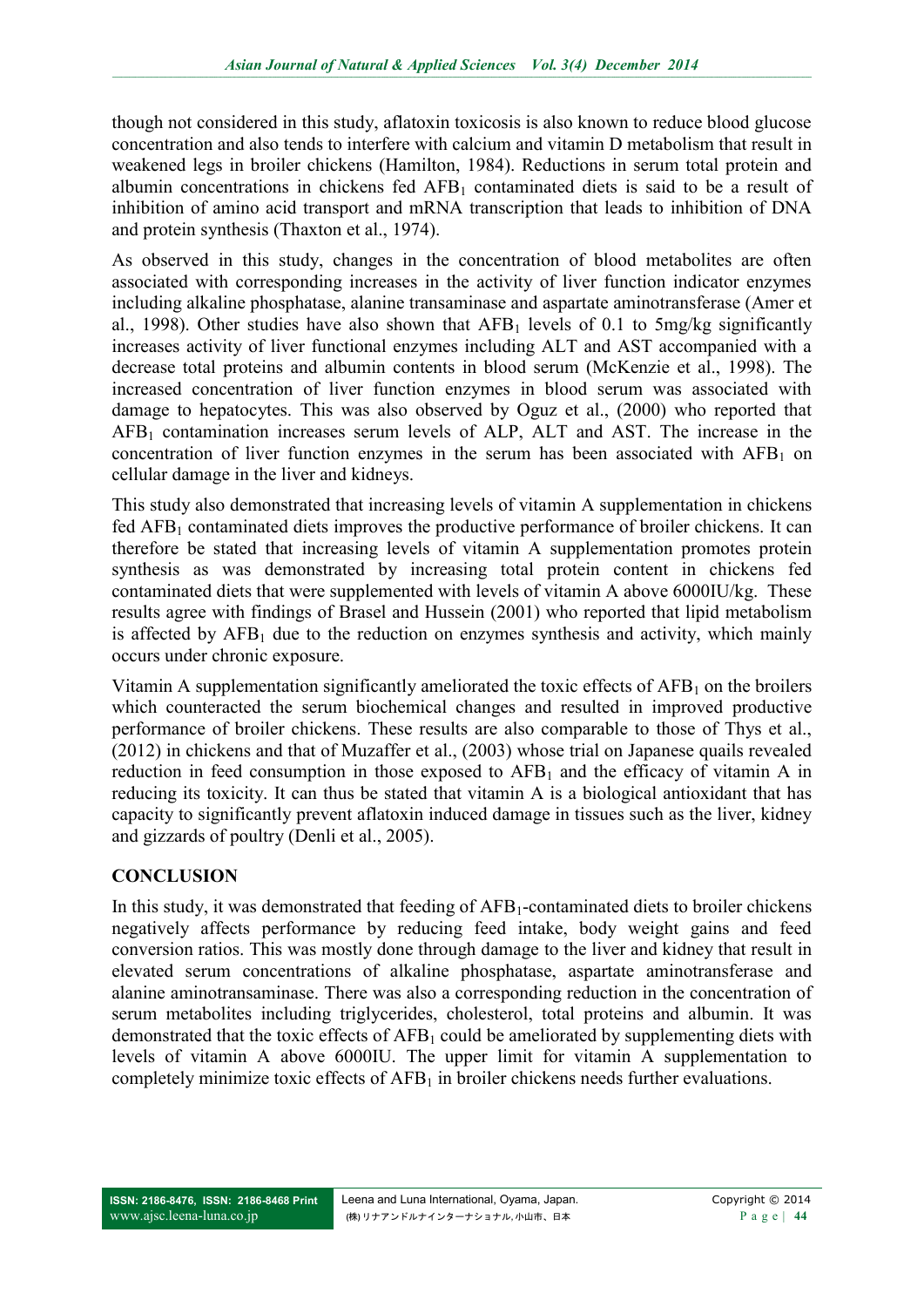### **ACKNOWLEDGEMENTS**

We gratefully acknowledge our deep indebtedness to Professor Pandey, Dr. B. Mwenya, Dr. K. Munyinda, Laboratory/Field Station staff in the School of Agricultural Sciences at the University of Zambia and others not mentioned here for their individual help, advice and comments. Sincere thanks, too, go to our families, workmates and friends for their encouragement, advice and assistance during the course of this study.

## **REFERENCES**

- [1]. Abidin et al. (2011). Mycotoxins in broilers: pathological alterations induced by aflatoxins and ochratoxins, diagnosis and determination, treatment and control of mycotoxicosis. *World's Poultry Science Journal*, *67,* 485-496.
- [2]. Agag, B. I. (2004). Mycotoxins in foods and feeds 1-Aflatoxin: Review Articles., *Ass. Univ. Bull. Environ. Res*., *7*(1), 173-206.
- [3]. Amer et al. (1998). Effect of aflatoxicosis on kinetic behavior of ceftiofur in chickens. *Research Veterinary Science*, *65,* 115-118.
- [4]. Bailey et al. (2006). Efficacy of montmorillonite clay (NovaSil PLUS) for protecting full-term broilers from aflatoxicosis. *Journal of Applied Poultry Research*, *15*, 198– 206.
- [5]. Binder, E. M. (2007). Managing the risk of mycotoxins in modern feed production. *Animal Feed Science Technology*, *133*, 149-166.
- [6]. Bintvihok et al. (2002). Residues of aflatoxin in liver muscles and eggs of domestic fowls. *Journal of Veterinary Science*, *64,* 1037–1039.
- [7]. Denli et al. (2005). Effect of dietary conjugated linoleic acid on carcass quality, serum lipid variables and histopathological changes of broiler chickens infected with aflatoxin B1. *South African Journal of Animal Science*, 35, 109–116.
- [8]. Fernandez et al. (1995). Changes in the prothrombin time, haematology and serum proteins experimental aflatoxicosis in hens and broiler chickens. *Research in Veterinary Science*, *58,* 119-122.
- [9]. Food and Agricultural Organisation (FAO). 2004. *Worldwide regulations for mycotoxins in food and feeds in 2003*. FAO Food and Nutrition Paper 81, Rome, Italy.
- [10]. GenStat. (2012). *GenStat Procedure Library Release PL22.2*. (14th ed.) VSN International Ltd.
- [11]. Hamilton, P. B. (1984). Determining safe levels of mycotoxins. *Journal Food Protection*, *47,* 67-73.
- [12]. Hussein, H. S., & Brasel, J. M. 2001. Rewiev: Toxicity, metabolism and impact of mycotoxins on humans and animals. *Toxicology*, *167*, 101-134.
- [13]. Kellerman et al. (1988). *Plant poisonings and mycotoxicoses of livestock in Southern Africa*. (2nd ed.). Oxiford University Press.
- [14]. Lafi et al. (2010). Histopathology of the liver affected with aflatoxins in broiler chicks. *Al-Anbar Journal Veterinary Science*, *3*, 1.
- [15]. Mannon, J., & Johnson, E. (1985). Fungi down on the farm. *New Scientist*, *105*, 12- 16.